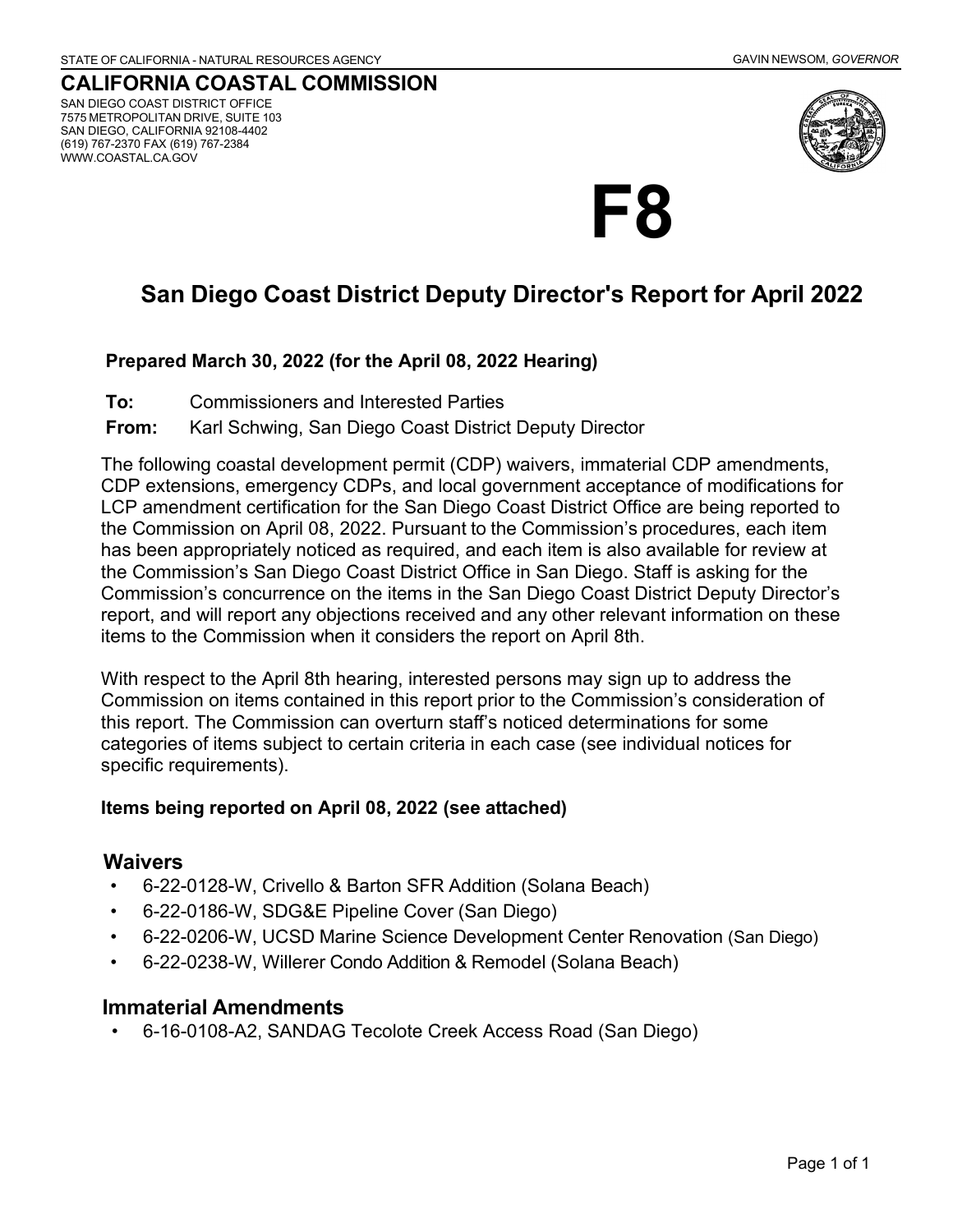**CALIFORNIA COASTAL COMMISSION** SAN DIEGO DISTRICT OFFICE 7575 METROPOLITAN DRIVE, SUITE 103 SAN DIEGO, CA 92108-4402 PH (619) 767-2370 FAX (619) 767-2384 WWW.COASTAL.CA.GOV



March 21, 2022

## **Coastal Development Permit Waiver Improvements to Existing Structures or Repair and Maintenance Coastal Act Section 30610**

Based on the project plans and information provided in your permit application for the development described below, the Executive Director of the Coastal Commission hereby waives the requirement for a Coastal Development Permit pursuant to Section 13250(c), Section 13252(e), or Section 13253(c), Title 14, California Code of Regulations. If, at a later date, this information is found to be incorrect or the plans revised, this decision will become invalid; and, any development occurring must cease until a coastal development permit is obtained or any discrepancy is resolved in writing.

**Waiver**: 6-22-0128-W

**Applicant**: David A. Barton & Christine T. Crivello

**Location**: 550 San Mario Drive, Solana Beach, San Diego County (APN: 263-583- 15-00)

**Proposed Development**: Construction of an approximately 490 sq. ft. first-floor addition, new approximately 800 sq. ft. second-floor addition, and interior remodel to an existing 1,721 sq. ft. 1-story single-family residence with a 505 sq. ft. attached garage on a 15, 712 sq. ft. lot.

**Rationale**: The proposed project requires a permit because the site is located between the first public road and the sea and the additions will result in an increase of more than 10% of the existing floor area and an increase in height of more than 10%. The project is located on an existing developed lot within an established residential neighborhood consisting of residences similar in size and scale to the proposed development. The proposed addition will not extend any closer to ESHA on the site compared to the existing residence and no fuel modification is required for the proposed project. The project is consistent with the Low/Medium Density Residential zoning designation. The proposed development will not block any public views and adequate parking will be provided. The project is consistent with the zoning and plan designations for the City of Solana Beach and its certified Land Use Plan, as well as all applicable Chapter 3 policies of the Coastal Act, and no adverse impacts to coastal resources are anticipated.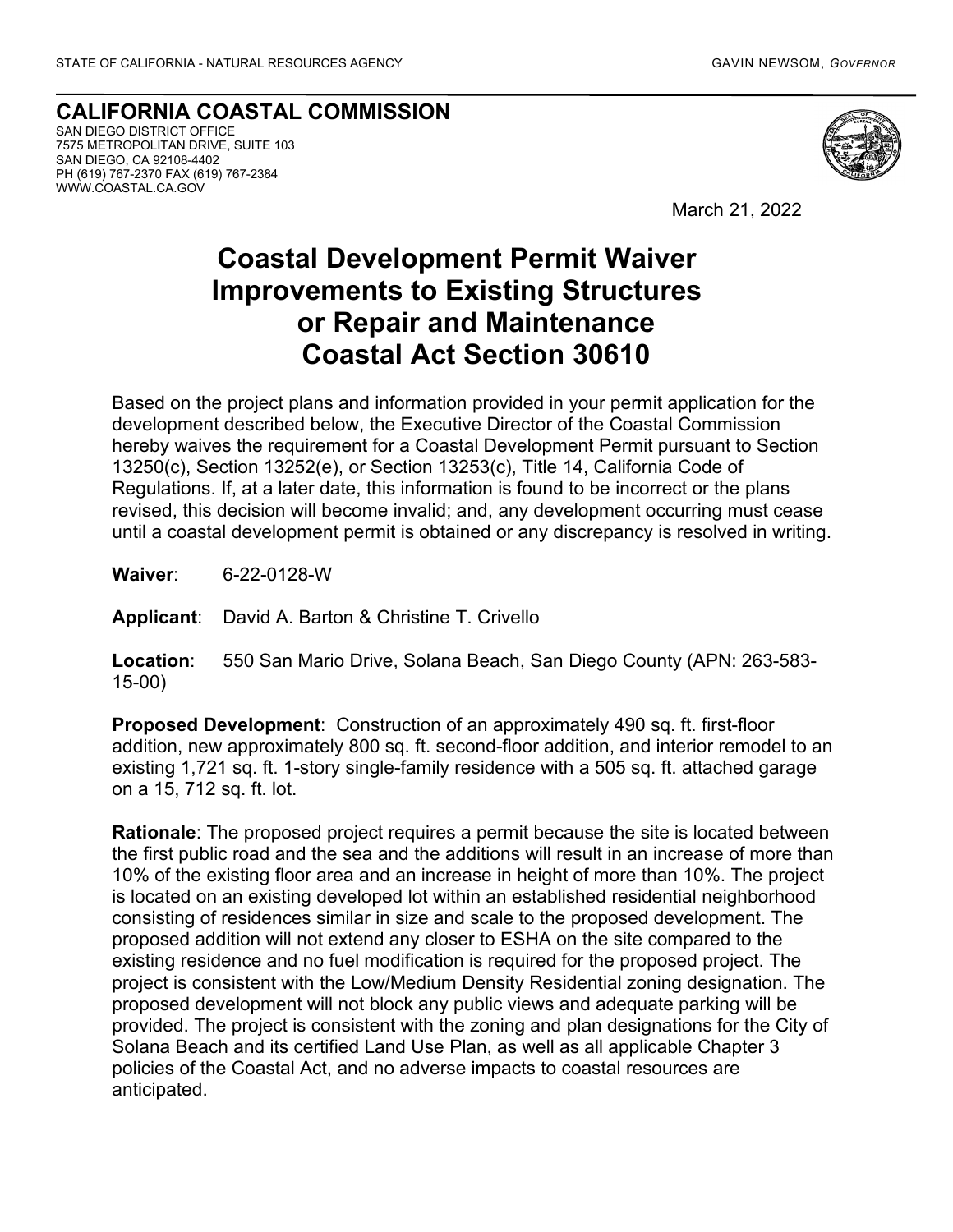Page 2 March 21, 2022

### **Coastal Development Permit Waiver**

6-22-0128-W

This waiver will not become effective until reported to the Commission at its April 2022 meeting. If three (3) Commissioners object to this waiver of permit requirements, a coastal development permit will be required.

Sincerely,

John Ainsworth Executive Director

Original on file signed by:

Kaitlin Carney Coastal Planner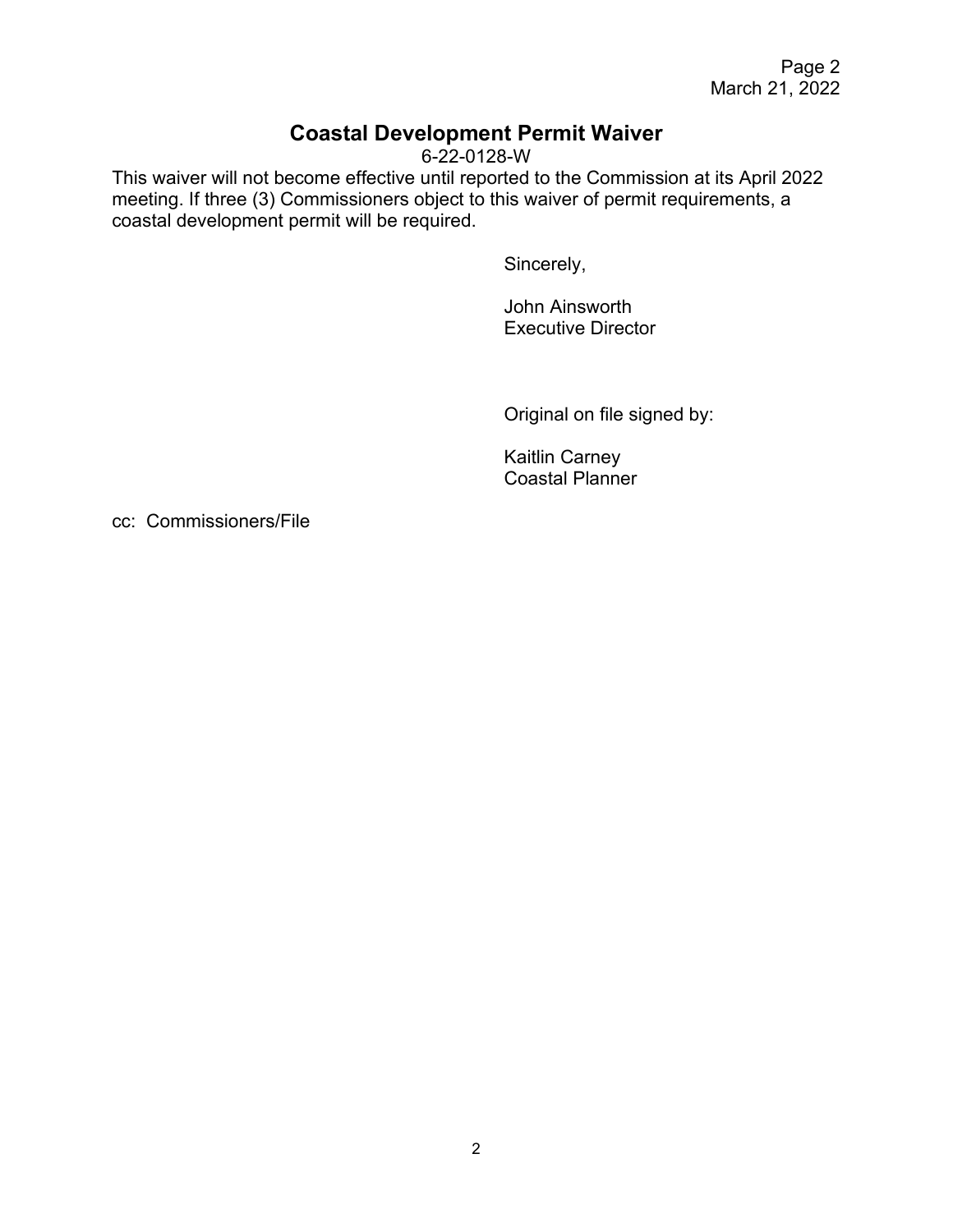**CALIFORNIA COASTAL COMMISSION** SAN DIEGO COAST DISTRICT OFFICE 7575 METROPOLITAN DRIVE, SUITE 103 SAN DIEGO, CALIFORNIA 92108-4402 PH (619) 767-2370 FAX (619) 767-2384 WWW.COASTAL.CA.GOV



March 22, 2022

## **Coastal Development Permit Waiver Improvements to Existing Structures or Repair and Maintenance Coastal Act Section 30610**

Based on the project plans and information provided in your permit application for the development described below, the Executive Director of the Coastal Commission hereby waives the requirement for a Coastal Development Permit pursuant to Section 13250(c), Section 13252(e), or Section 13253(c), Title 14, California Code of Regulations. If, at a later date, this information is found to be incorrect or the plans revised, this decision will become invalid; and, any development occurring must cease until a coastal development permit is obtained or any discrepancy is resolved in writing.

- **Waiver**: 6-22-0186-W
- **Applicant**: San Diego Gas & Electric
- **Location**: San Diego Bay, offshore of Coronado (32°42'2.91" N; 117°10'26.16" W), San Diego County

**Proposed Development**: Place 240 sq. ft. of articulating concrete mats over a 30 ft. long, 6 inch tall section of existing natural gas pipeline located on the bay floor.

**Rationale**: The proposed development is part of a larger project that also spans San Diego Unified Port District (Port) jurisdiction. In total, the project would place 40, 8 x 20 foot articulating concrete mats over a 400 foot long, 6 inch tall natural gas pipeline to protect it from vessel strikes and anchors. The concrete mats would be gently lowered to the seafloor by a crane from a barge and positioned by divers using tether lines to rotate and control the mat position; as such, there would be no turbidity, debris, or material release associated with the placement. The proposed development will also not adversely impact coastal resources, public access, or public recreation opportunities, and is consistent with the Chapter 3 policies of the Coastal Act.

This waiver will not become effective until reported to the Commission at its April 6-8, 2022 meeting. If three (3) Commissioners object to this waiver of permit requirements, a coastal development permit will be required.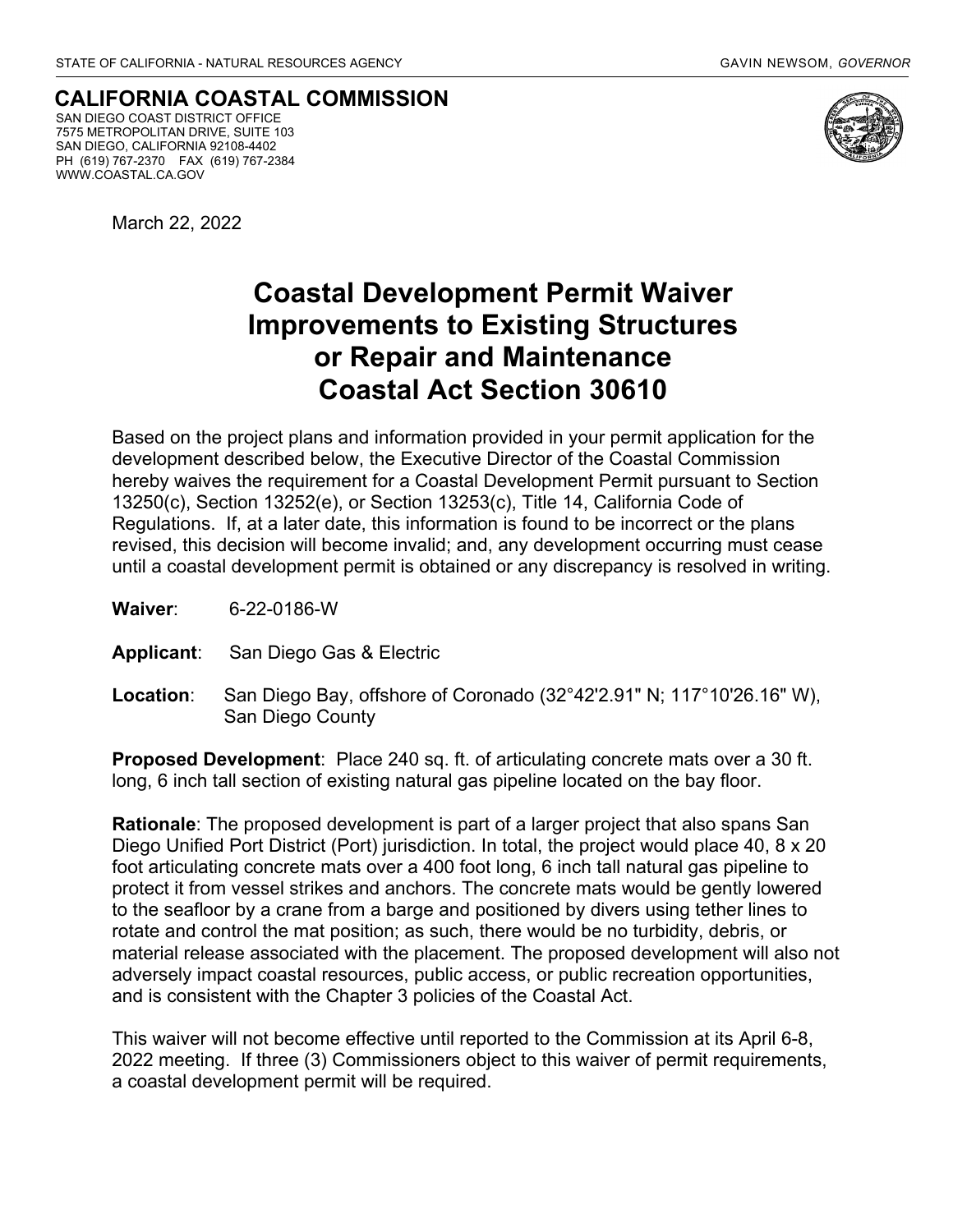#### **Coastal Development Permit Waiver** 6-22-0186-W

Sincerely,

John Ainsworth Executive Director

-DocuSigned by: Melody Lasiter

Melody Lasiter Coastal Program Analyst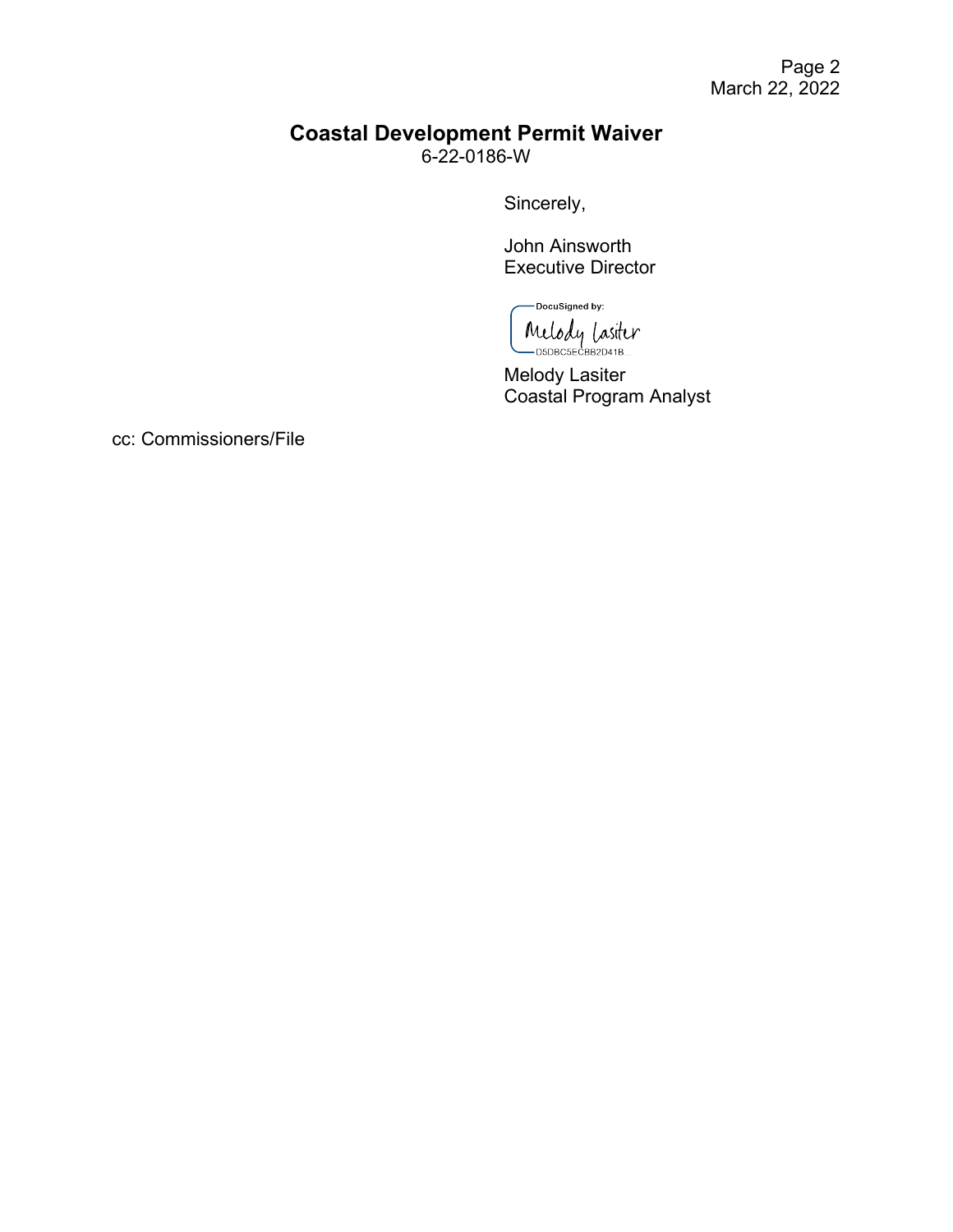**CALIFORNIA COASTAL COMMISSION** SAN DIEGO DISTRICT OFFICE 7575 METROPOLITAN DRIVE, SUITE 103 SAN DIEGO, CA 92108-4402 PH (619) 767-2370 FAX (619) 767-2384 WWW.COASTAL.CA.GOV



March 29, 2022

## **Coastal Development Permit Waiver Improvements to Existing Structures or Repair and Maintenance Coastal Act Section 30610**

Based on the project plans and information provided in your permit application for the development described below, the Executive Director of the Coastal Commission hereby waives the requirement for a Coastal Development Permit pursuant to Section 13250(c), Section 13252(e), or Section 13253(c), Title 14, California Code of Regulations. If, at a later date, this information is found to be incorrect or the plans revised, this decision will become invalid; and, any development occurring must cease until a coastal development permit is obtained or any discrepancy is resolved in writing.

**Waiver**: 6-22-0206-W

**Applicant**: University of California, San Diego

**Location**: Building A, Marine Science Center Development Center, 2134 Naga Way, UCSD, La Jolla, San Diego, San Diego County (APN: 344-090-07)

**Proposed Development**: Interior renovation of approx. 2,300 sq. ft. office building, as well as exterior improvements including removal of an air conditioning unit and doorway; installation of mechanical condensing unit on the northwest side of the building on a new 2-foot by 6-foot concrete pad; restripe parking lot to replace two non-ADA spaces with one ADA van accessible parking space; and install accessible curb ramps in existing sidewalk.

**Rationale**: The proposed project requires a permit because the building (including the new condensing unit and concrete pad) is located within 50 feet of the edge of a coastal bluff. The project will not increase the intensity of use of the building or expand the size of the building. The proposed mechanical condensing unit will not extend any closer to sensitive coastal bluffs than the existing building and no access to or from the beach is required. The proposed development will not block any public views and adequate parking will be maintained. The project is consistent with all applicable Chapter 3 policies of the Coastal Act, and no adverse impacts to coastal resources are anticipated.

This waiver will not become effective until reported to the Commission at its April 2022 meeting. If three (3) Commissioners object to this waiver of permit requirements, a coastal development permit will be required.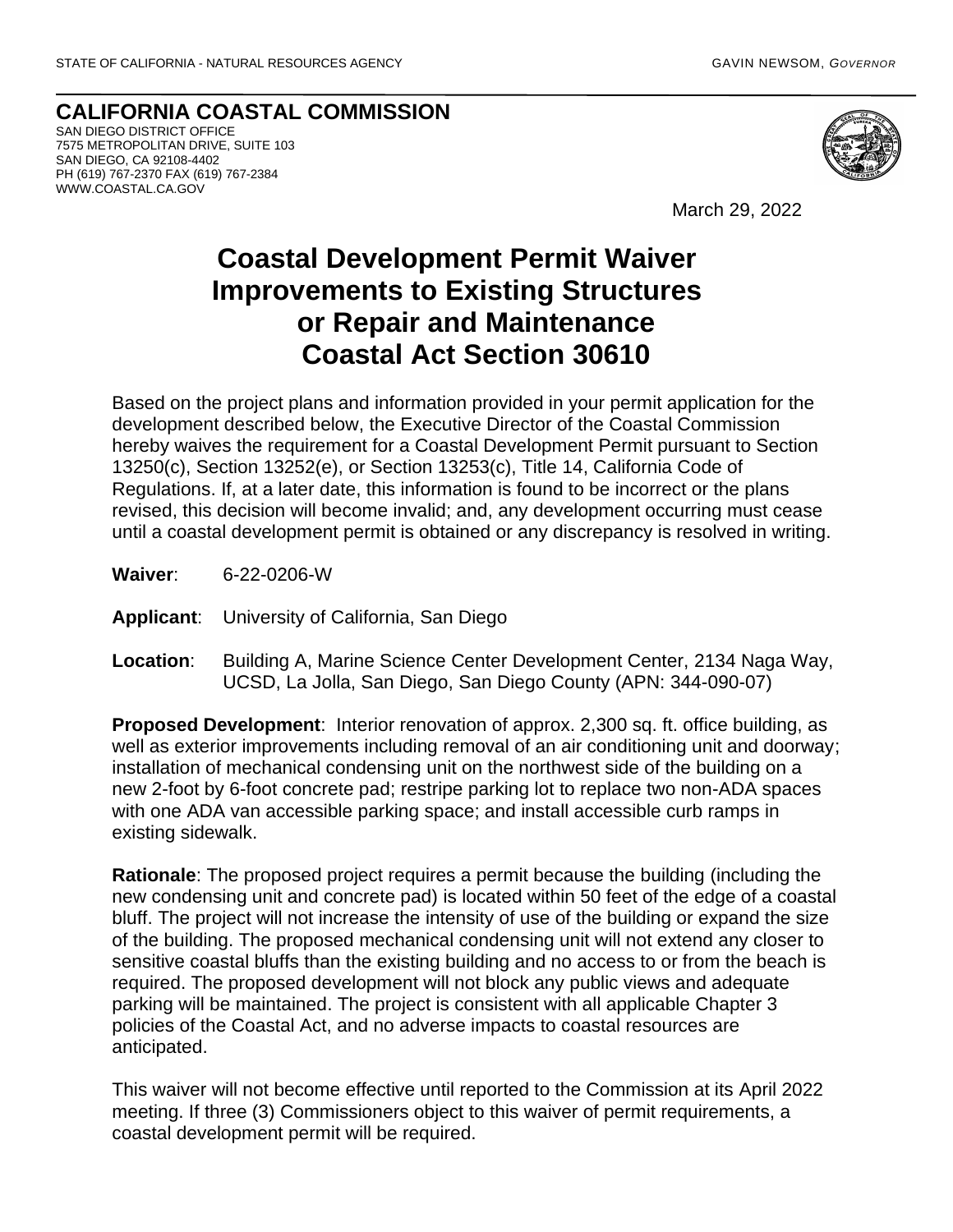## **Coastal Development Permit Waiver**

6-22-0206-W

Sincerely,

John Ainsworth Executive Director

Original on file signed by:

Stephanie Leach Coastal Planner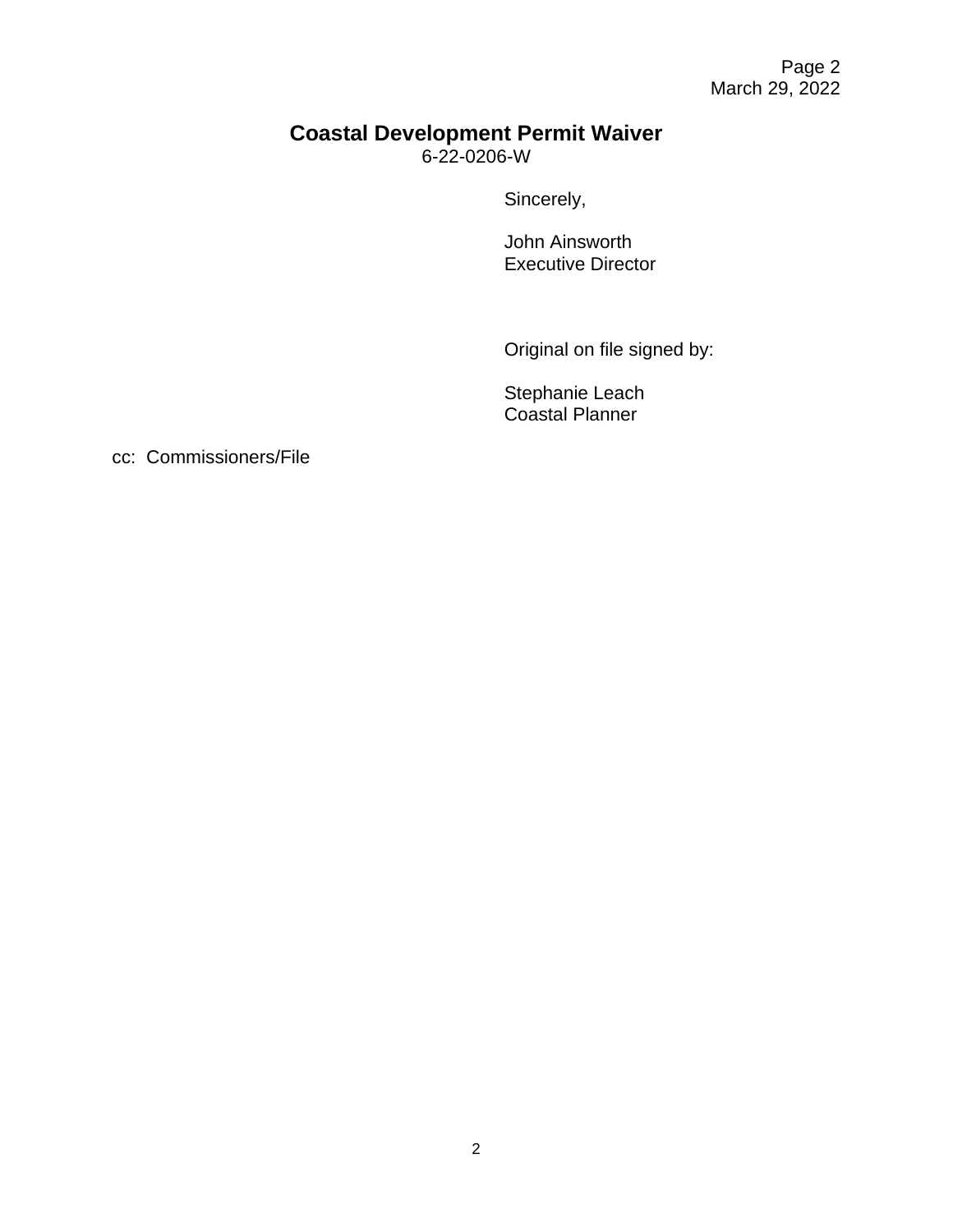**CALIFORNIA COASTAL COMMISSION** SAN DIEGO COAST DISTRICT OFFICE 7575 METROPOLITAN DRIVE, SUITE 103 SAN DIEGO, CALIFORNIA 92108-4402 PH (619) 767-2370 FAX (619) 767-2384 WWW.COASTAL.CA.GOV



March 30, 2022

## **Coastal Development Permit Waiver Improvements to Existing Structures or Repair and Maintenance Coastal Act Section 30610**

Based on the project plans and information provided in your permit application for the development described below, the Executive Director of the Coastal Commission hereby waives the requirement for a Coastal Development Permit pursuant to Section 13250(c), Section 13252(e), or Section 13253(c), Title 14, California Code of Regulations. If, at a later date, this information is found to be incorrect or the plans revised, this decision will become invalid; and, any development occurring must cease until a coastal development permit is obtained or any discrepancy is resolved in writing.

**Waiver**: 6-22-0238-W

**Applicant**: Tom and Kristen Willerer

**Location**: 325 Sierra Ave, Unit 42, Solana Beach (San Diego County) (APN: 298- 051-09-01)

**Proposed Development**: Conversion of 9 sq. ft. exterior patio to internal floor area and the replacement and enlargement of windows and doors in an existing 1,214 sq. ft. condominium unit.

**Rationale**: The existing condominium building is located within 50 ft. of the coastal bluff, and thus the proposed project requires a permit. The proposed development will not impact geologic stability. The development does not result in alteration of greater than 50% of the exterior walls of the existing structure. The proposed development will not affect public views or coastal access, and no adverse impacts to coastal resources are anticipated. The project is consistent with the zoning and plan designations for the City of Solana Beach and its certified Land Use Plan, as well as all applicable Chapter 3 policies of the Coastal Act

This waiver will not become effective until reported to the Commission at its April 2022 meeting. If three (3) Commissioners object to this waiver of permit requirements, a coastal development permit will be required.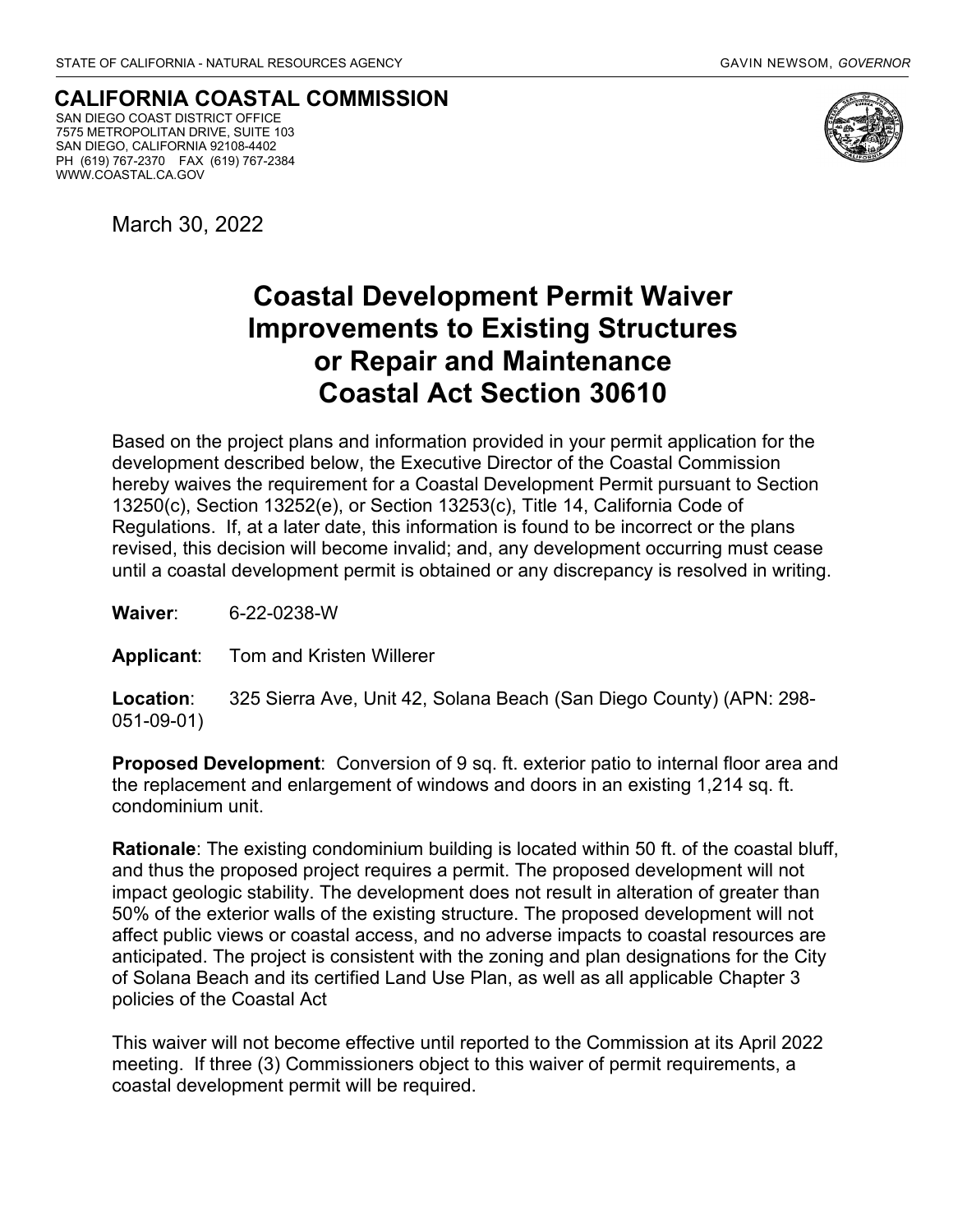#### **Coastal Development Permit Waiver** 6-22-0238-W

Sincerely,

John Ainsworth Executive Director

Original on File signed by:

Melody Lasiter Coastal Program Analyst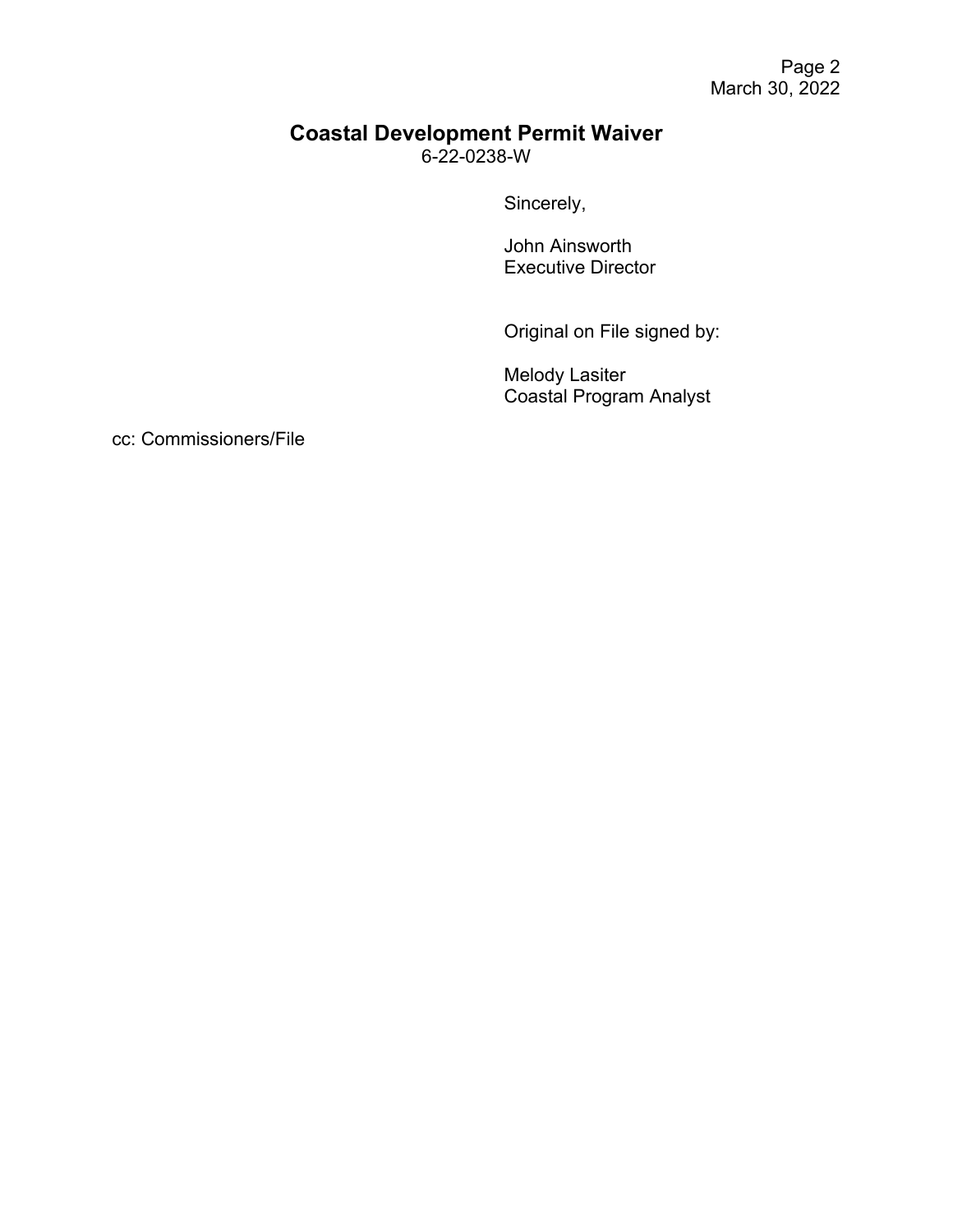#### **CALIFORNIA COASTAL COMMISSION**

 SAN DIEGO COAST DISTRICT OFFICE 7575 METROPOLITAN DRIVE, SUITE 103 SAN DIEGO, CALIFORNIA 92108-4402 PH (619) 767-2370 FAX (619) 767-2384 WWW.COASTAL.CA.GOV



March 23, 2022

## **NOTICE OF PROPOSED IMMATERIAL PERMIT AMENDMENT**

Coastal Development Permit Amendment No. **6-16-0108-A2**

**To:** All Interested Parties

**From:** John Ainsworth, Executive Director

**Subject:** Permit Nos. **6-16-0108 and 6-16-0108-A1** granted to **San Diego Association of Governments (SANDAG)** for: the construction of approximately 3.5 miles of new light rail transit (LRT) track between Interstate-8 and Balboa Avenue, including three new bridge crossings, portions of three new stations, and access road improvements.

**Project Site:** Metropolitan Transit System right-of-way between Interstate 8 and Balboa Avenue, San Diego, San Diego County

The Executive Director of the California Coastal Commission has reviewed a proposed amendment to the above referenced permit, which would result in the following change(s):

> Revise the project description to remove the temporary access road and bridge over Tecolote Creek, which were approved by Permit No. **6-16- 0108-A1**.

#### **FINDINGS**

The Executive Director has determined this amendment to be IMMATERIAL within the meaning of section [1](#page-9-0)3166(b) of the Commission's regulations.<sup>1</sup> Pursuant to section 13166(b)(1), if no written objection to this notice of immaterial amendment is received at the Commission office listed above within ten (10) working days of mailing said notice, the determination of immateriality shall be conclusive, and the amendment shall be approved (i.e., the permit will be amended as proposed).

Pursuant to section 13166(b)(2), if a written objection to this notice of an immaterial amendment is received within ten (10) working days of mailing notice, and the executive director determines that the objection does not raise an issue of conformity with the

<span id="page-9-0"></span><sup>1</sup> The Commission's regulations are codified in Title 14 of the California Code of Regulations.